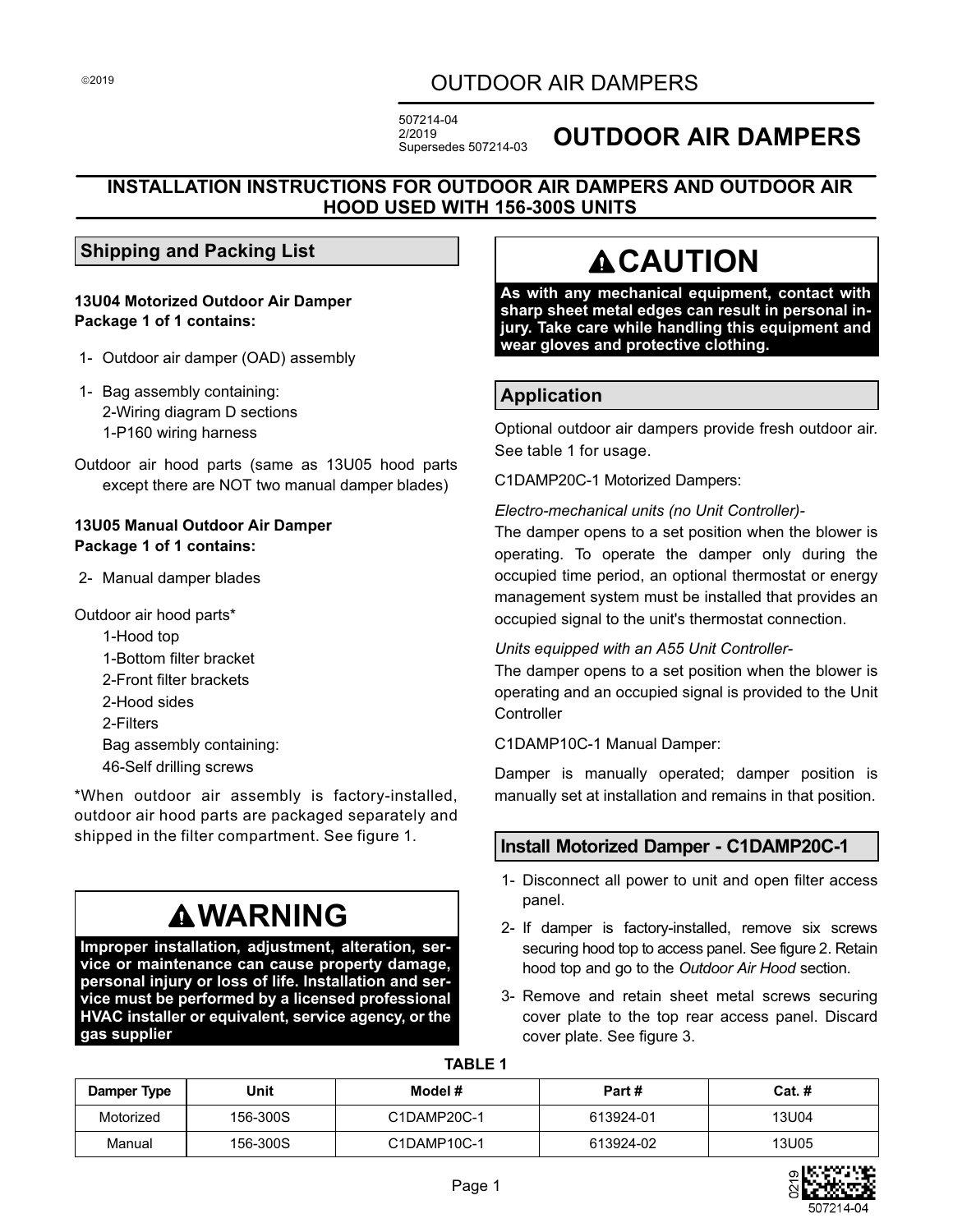<span id="page-1-0"></span>

#### **Install Motorized Damper - C1DAMP20C-1 - Continued**





**FIGURE 3**

- 4- *Units NOT equipped with an A55 Unit Controller -* Open the DIP switch access cover on the damper motor and adjust the setting. See figure [4.](#page-2-0)
- 5- Install damper assembly into top rear access opening where the cover plate was secured. See figure [5](#page-2-0). Secure with retained screws.
- 6- From inside the filter access panel, remove the unit jumper plug P3 from unit jack J3 and discard. See figure [6](#page-2-0).
- 7- *Units equipped with an A55 Unit Controller - C*onnect damper motor plug P4 to unit jack J3. Discard P160 jumper harness included in the field kit.
- 8- *Units NOT equipped with an A55 Unit Controller - C*onnect the kit jumper harness plug P160 to unit jack J3 and jumper jack J160 to the damper motor plug P4. See figure [7](#page-2-0).
- 9- Close the filter access panel.
- 10- Install the applicable wiring diagram in the control compartment; discard the other diagram. Units equipped with an A55 Unit Controller use the diagram showing A55 in the key list. Units NOT equipped with an A55 Unit Controller use the other diagram.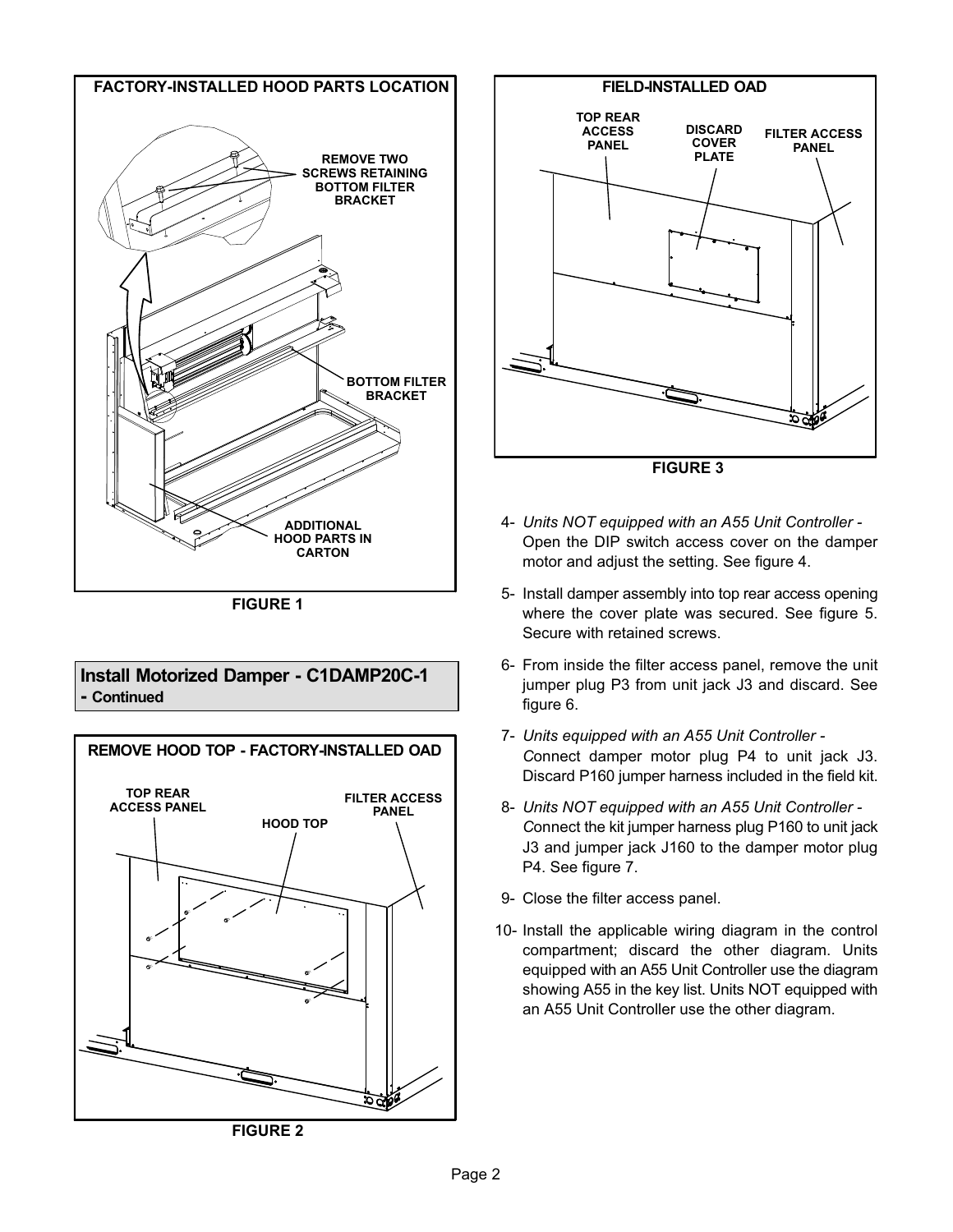<span id="page-2-0"></span>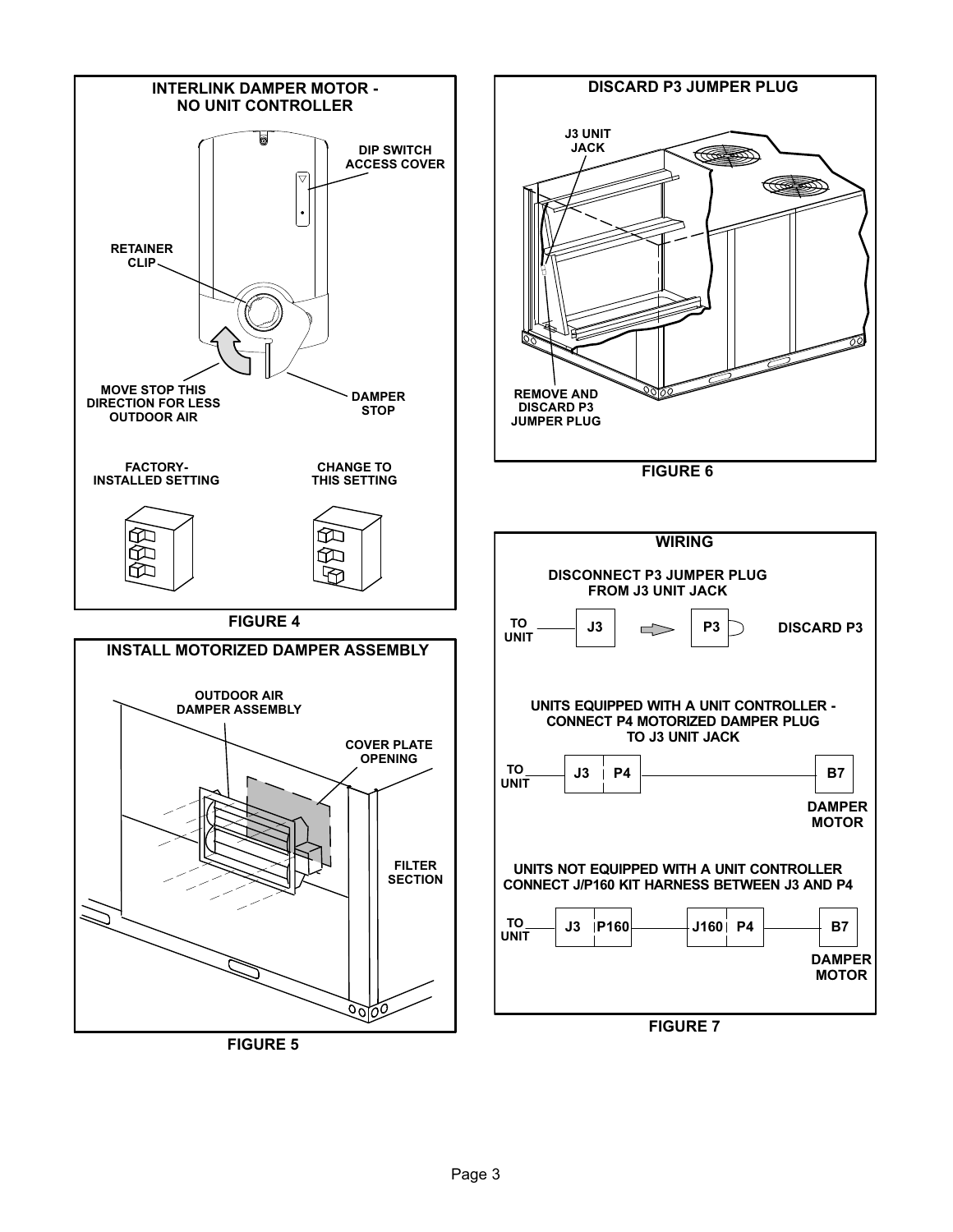#### <span id="page-3-0"></span>**Install Manual Damper - C1DAMP10C-2**

- 1- Disconnect all power to unit
- 2- If manual damper is factory-installed, remove six screws securing hood top to access panel. See figure [2](#page-1-0). Retain hood top. Go to step 5.
- 3- Remove and retain sheet metal screws securing the cover plate to the top rear access panel. Discard cover plate. See figure [3](#page-1-0).



**FIGURE 8**

4- *Field-Installed Dampers -* Install the two damper blades over the cover plate opening. Secure using four provided screws. See figure 8.

5- *Factory-Installed Dampers -*

Remove two screws securing dampers in place for shipping. See figure 9.

6- To adjust manual damper outdoor air amount, loosen the slots screws and slide dampers to the desired position. Tighten the screws to secure dampers in place. See figure 9.

**FIGURE 9**

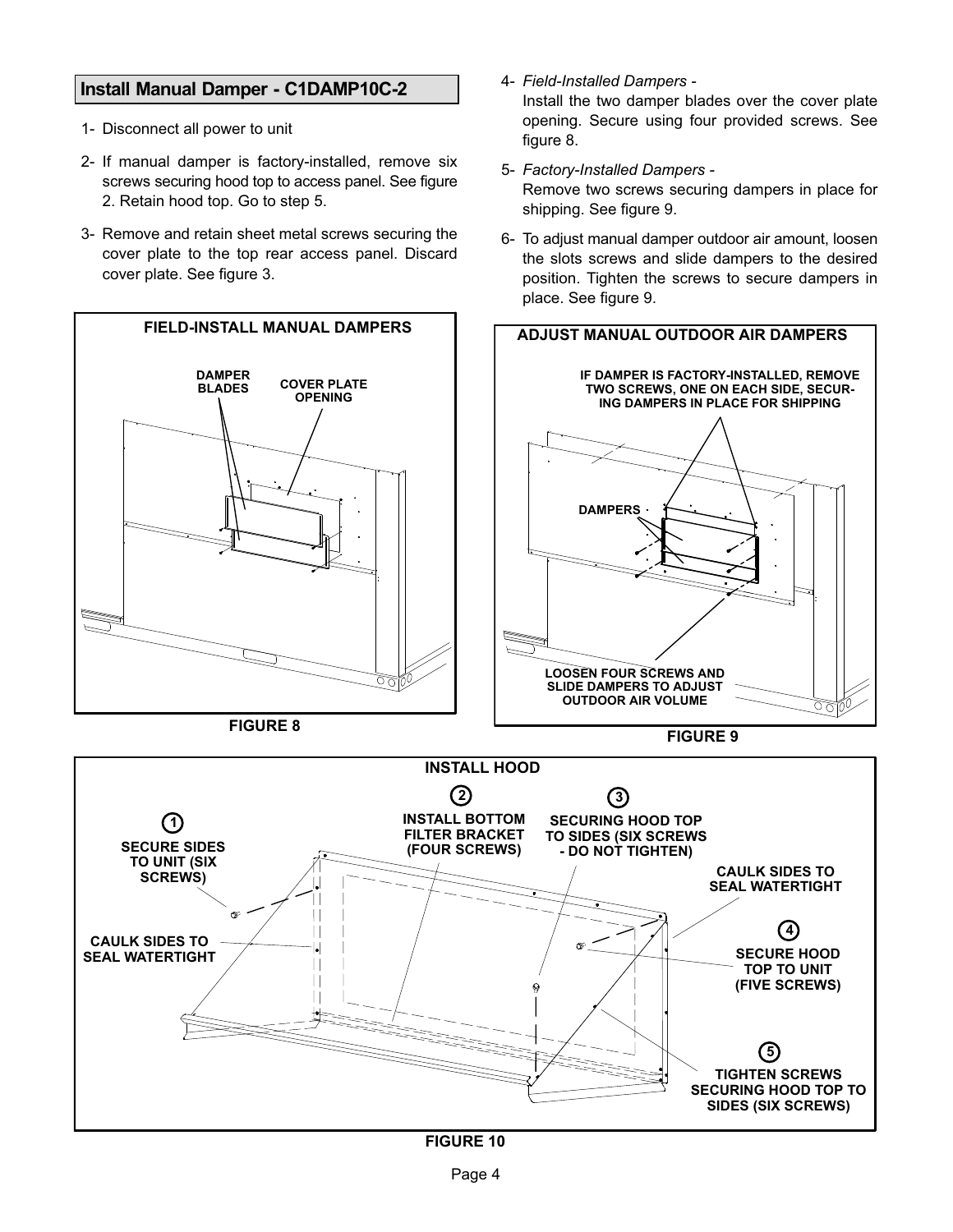## **Outdoor Air Hood**

Align dimples to position hood parts and secure in place with #10 self-drilling screws.

1- Use the locating dimples to install the right hood side onto the unit. Install the left side in the same manner. See figure [10](#page-3-0).

*Note - Incorrectly positioning the hood sides can result in leaks or a hood that will not assemble properly.*

- 2- Install the bottom filter bracket between the left and right hood sides. Secure in place with #10 screws. See figure [10](#page-3-0) and 11.
- 3- Attach hood top onto the left and right hood sides. Secure with #10 screws.

#### **IMPORTANT - Do not tighten screws completely.**

- 4- Align holes in the top flange of the hood top with the locating dimples provided on the unit. Secure with #10 self-drilling screws. See figure [10.](#page-3-0)
- 5- Secure the hood top to the left and right hood sides. Tighten the previously-installed screws.



- 7- Install front filter bracket on the left side of the hood. Secure with three screws. See figure 11 and 12.
- 8- Insert filter into the bottom filter bracket. Slide filter to the left into the shorter front filter bracket. See figure 12.
- 9- Insert the second filter into the bottom filter bracket. Install the longer front filter bracket to support the front of filter. Secure using three screws. See figure 9 and 13.



**FIGURE 13**

**FIGURE 11**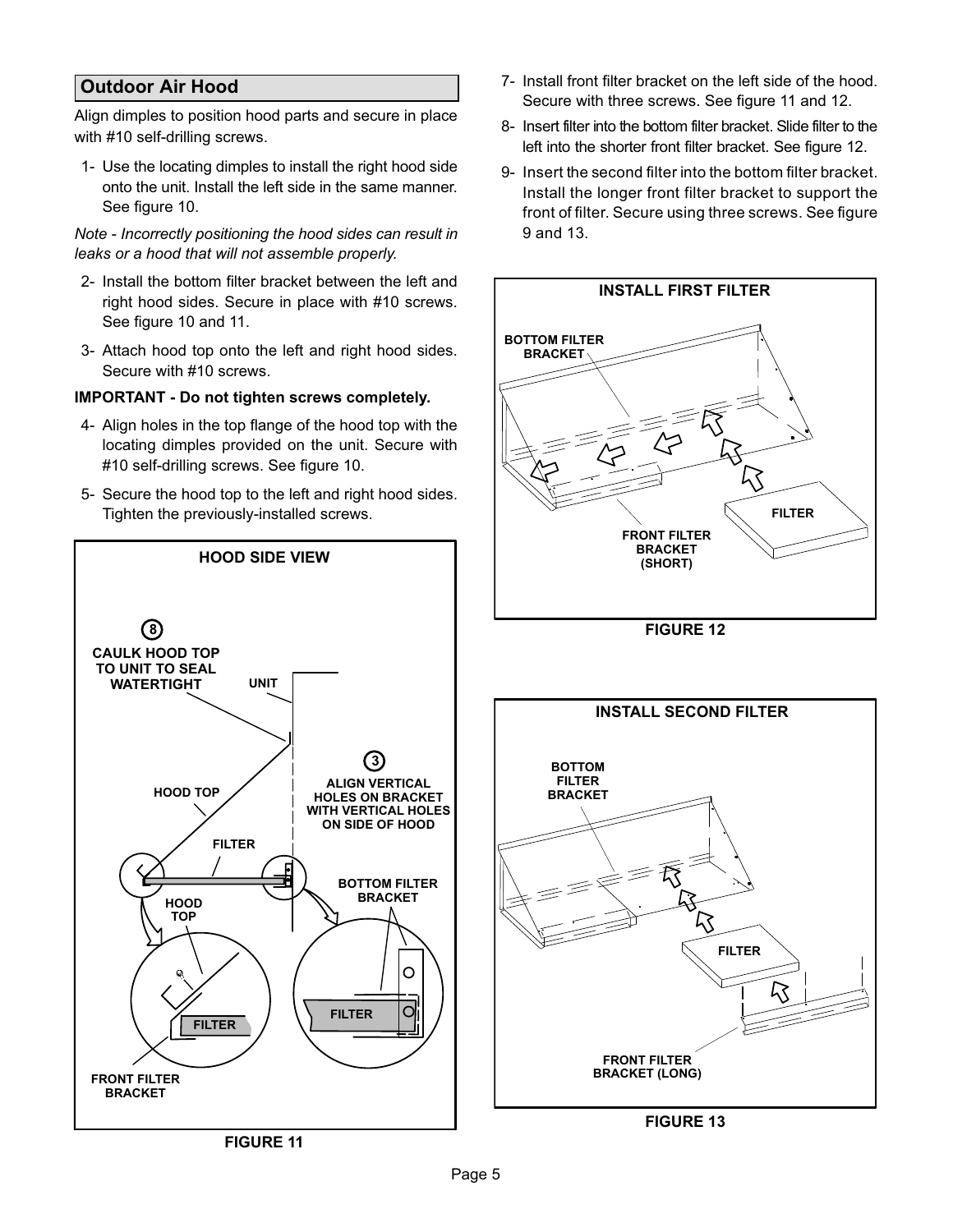#### **Determine Outdoor Air Percentage**

Outdoor air percentage can be estimated in the same manner for both manual and motorized dampers. Measure outdoor air temperatures according to the following steps and calculate the outdoor air percentage. For motorized dampers, refer to unit specific damper adjustment details following these steps.

- 1- Measure outdoor air temperature. Mark the point on the bottom line of chart 1 and label the point "A" (40°F, 4°C shown).
- 2- Measure return air temperature. Mark that point on

the top line of chart 1 and label the point "B" (74°F, 23°C shown).

- 3- Measure mixed air (outdoor and return air) temperature. Mark that point on the top line of chart 1 and label point "C" (70°F, 21°C shown).
- 4- Draw a straight line between points A and B.
- 5- Draw a vertical line through point C.
- 6- Draw a horizontal line where the two lines meet. Read the percent of outdoor air intake on the side.
- 7- If outdoor air percentage is less or more than desired, increase or decrease minimum damper position. Then, repeat steps 2 through 7 until calculation reads desired outdoor air percentage.

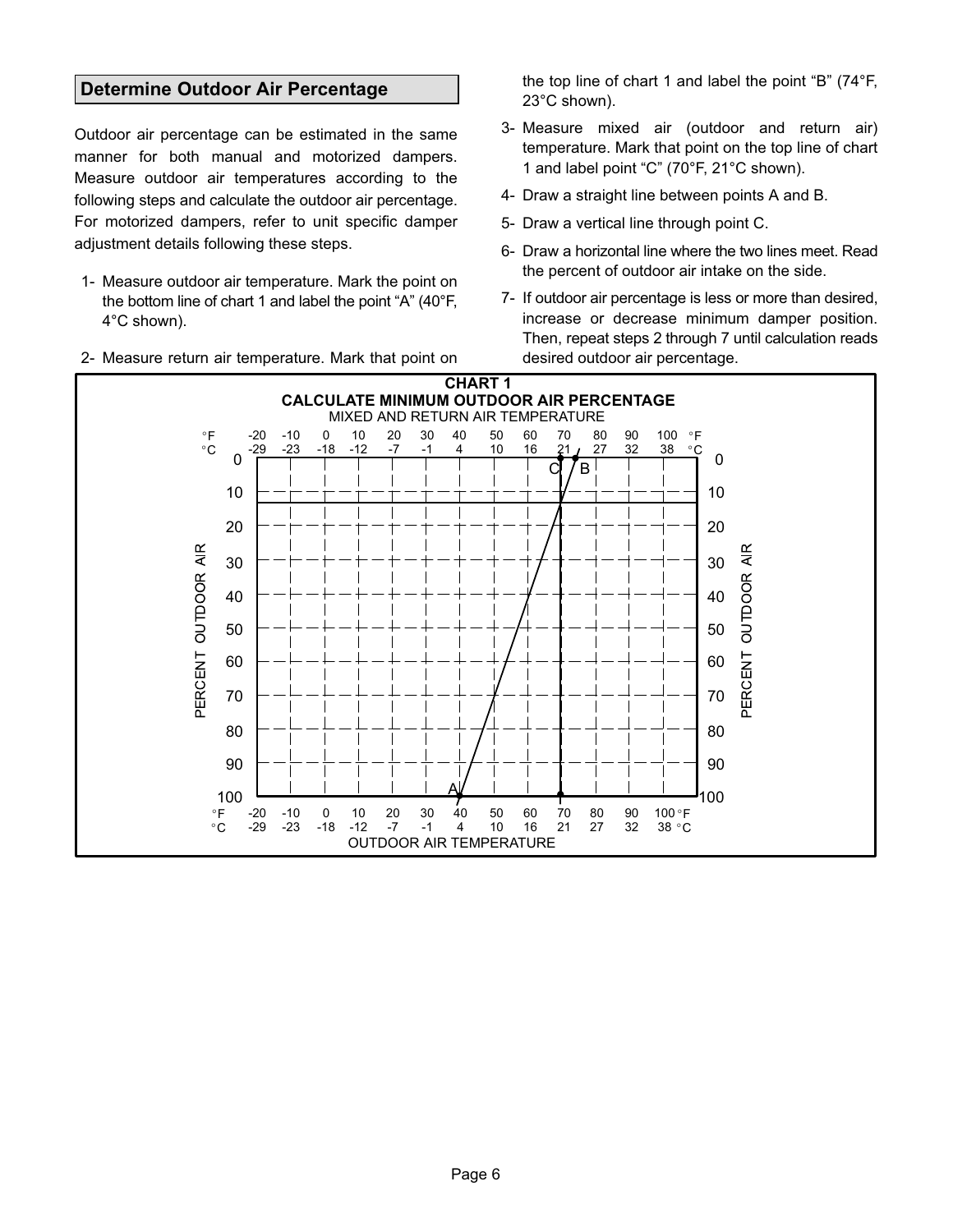#### **Damper Minimum Position Adjustments**

#### **Units Equipped With M2 and M3 Unit Controllers**

The damper minimum position or positions are adjusted using the Unit Controller input screen. For a unit equipped with more than 1 blower speed, the unit should initially be run on highest speed.

1- Field-Installed Dampers Only -

Use one of the following menus to enable the motorized damper function on the Unit Controller.

*M3 Unit Controller -*

SETUP > INSTALL

Navigate through the various screens until CONFIGURATION ID 1 appears. Enable set position 2 to M (motorized outdoor air damper only).

*M2 Unit Controller -*

SETTINGS > INSTALL > NEW M2 > DAMPER > MOAD

2- Use one of the following menu paths to set the minimum damper position.

*M3 Unit Controller -*

SETUP > TEST & BALANCE > DAMPER > MIN DAMPER POSITION BLOWER ON HIGH=.%

*M2 Unit Controller -*

SETTINGS > SETPOINTS > DAMPER > MIN OCP BLOWER HIGH

- 3- Use the *Determine Outdoor Air Percentage* section to verify the minimum damper air percentage.
- 4- *Units Equipped With Two Blower Speeds -* Use one of the following menu paths to set the low speed minimum damper position.

*M3 Unit Controller -*

SETUP > TEST & BALANCE > DAMPER > MIN DAMPER POSITION BLOWER ON LOW=.%

*M2 Unit Controller -*

SETTINGS > SETPOINTS > DAMPER > MIN OCP BLOWER LOW

5- Use the *Determine Outdoor Air Percentage* section to verify the low speed minimum damper air percentage.

*Note - For additional details, refer to Unit Controller manual shipped with unit.*

#### **Units Not Equipped With A Unit Controller**

The damper motor stop is preset to provide 100% outdoor air and is adjustable in fixed increments. For units supporting more than 1 blower speed, the damper minimum set point should be determined with the blower operating at the highest speed.

- 1- To reduce the outdoor air percentage, remove retainer clip and adjust damper stop in the clockwise direction. Replace the retainer clip securing the stop arm in the new position. See figure [4.](#page-2-0)
- 2- Power the damper open by providing a blower and occupied demand to the unit thermostat connections.
- 3- Use the *Determine Outdoor Air Percentage* section to verify the minimum damper air percentage.
- 4- Repeat steps 1 through 3 until calculation reads desired outdoor air percentage. Remove the blower and occupied demand signals before adjusting damper stop.